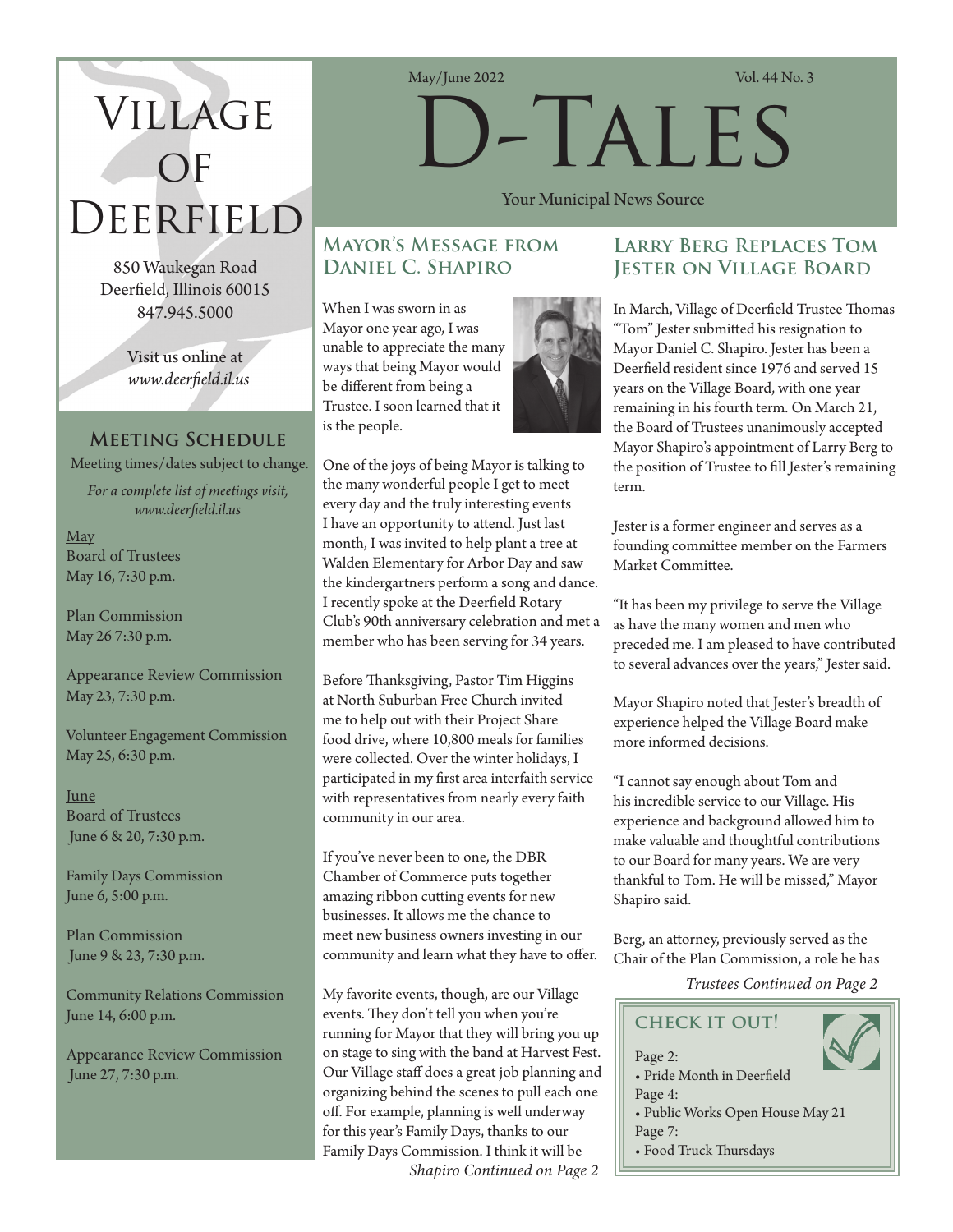

the best one yet. *Shapiro Continued from Page 1*

I'm pleased to announce our newest event series – Food Truck Thursdays. On the third Thursday of each month this summer, we'll have local vendors, favorite regional food trucks and live music in the commuter parking lot at the corner of Jewett Park Drive and Park Avenue. Please come out with your friends, family and appetite.

Former Mayor Rosenthal once gave me a bit of mayoral advice – get your ice cream last. "When shopping as Mayor, you stop and talk to so many people it will melt before you get to the checkout." If you see me out and about in town, please feel free to say hi and ask me about what is going on in the Village. Just check my cart for ice cream first.

I want to thank the Board of Trustees for all of our many accomplishments over the last 12 months. We've enacted regulations to increase affordable housing units in the Village, streamlined the approval process for businesses looking to locate here, approved new residential units and are getting ready to see the report from the Greenhouse Gas Reduction Working Group we created, to name just a few. Let's keep up the teamwork and momentum.

Lastly, as it seems we are working our way out of the COVID-19 pandemic, please continue to extend courtesy and grace to your neighbors. It's been a tough two years.

Best, Dan

#### *Trustees Continued from Page 1*

held since 2017. In addition, he served on the Commission since 2008. Prior to the Plan Commission, he served on the Board of Zoning Appeals. A Deerfield resident for 29 years, he is also a vice president on the Board of Directors of Shore Community Services, which provides services for individuals with developmental disabilities including early childhood intervention, developmental training, residential care,

respite care and vocational services.

"I am honored to have been appointed by Mayor Shapiro to the Board of Trustees. I look forward to serving the Village of Deerfield and its residents in this new position," Berg said.

Mayor Shapiro said Berg's years of experience on the Plan Commission will be an asset to him in his new role.

"I am pleased to appoint Larry to Village Trustee," Shapiro said. "Larry will have big shoes to fill, but given his many years on the Plan Commission, including as Chairman, I have no doubt that Larry will bring his energy and experiences to the Board in a very positive way."

# **June 28 General Primary Election Voting**

The General Primary Election will be held Tuesday, June 28, 2022. Polls will be open 6 a.m. – 7 p.m. You can find your Election Day Polling Place at *LakeVoterPower.info*. Early Voting for the Primary only will be at West Deerfield Township: June 13 – June 25, Monday – Friday 9 a.m. – 5 p.m., and 9 a.m. – 2 p.m. on Saturdays. Early Voting is not available at this location on Sundays.

Registered voters in Lake County may use any Early Voting site in the county. Go to *LakeCountyClerk.info* for a complete list of early voting sites, and those with extended hours.

Voting by mail is available through the Lake County Clerk's office. Request a ballot by mail at *LakeVoterPower.info* or call 847-377- 2406. A drop-box for mail-in ballots will be available during Early Voting at the West Deerfield Township office.

*Contact Township Clerk Kristen Scott at*  847.945.0614 with any questions.  $\Leftrightarrow$ 

# **Celebrate Pride Month in Deerfield**

The Village Board recently approved the Community Relation Commission's recommendation to recognize various heritage celebration months, starting with LGBTQ Pride Month in June.

On June 1, the Village will display the Pride flag at various locations and place rainbowcolored pinwheels in the front lawn of Village Hall that residents are encouraged to take home to display in their lawn as a sign of support of the LGBTQ community.

Mayor Shapiro will present a Pride Month Proclamation at the June 6 Board meeting to a Deerfield-based PFLAG (Parents, Families, and Friends of Lesbians and Gays) group that has been meeting in the Village for more than 25 years.

Then, on June 18, it's Pride Day at the Deerfield Farmers Market! LGBTQ community groups will have crafts and information while members of the Community Relations Commission hand out more of the rainbow pinwheels.

Residents can also join the Deerfield Library for year two of Queer Poem-a-Day, a special daily podcast series for Pride Month, featuring a recording of a poem written and read by a contemporary LGBTQIA+ poet for each day of June. It is presented with support from the Deerfield Fine Arts Commission and the Friends of the Deerfield Public Library. Find out more about participating poets and read and hear their poems at *deerfieldlibrary. org/queerpoemaday*. Queer Poem-a-Day is directed by poet and educator Lisa Hiton, and Dylan Zavagno, Adult Services Coordinator at DPL.

As part of the new heritage celebration month initiative, the Village is also performing a comprehensive edit of the Municipal Code to remove outdated wording. For example, the Mayor and Trustees use default male pronouns in the code, despite just having a woman as mayor for 12 years and a Village Board comprised of 50 percent female Trustees at the moment. Policeman will be changed to "Police Officer" and outdated references to those in the disabled community will be removed.  $\approx$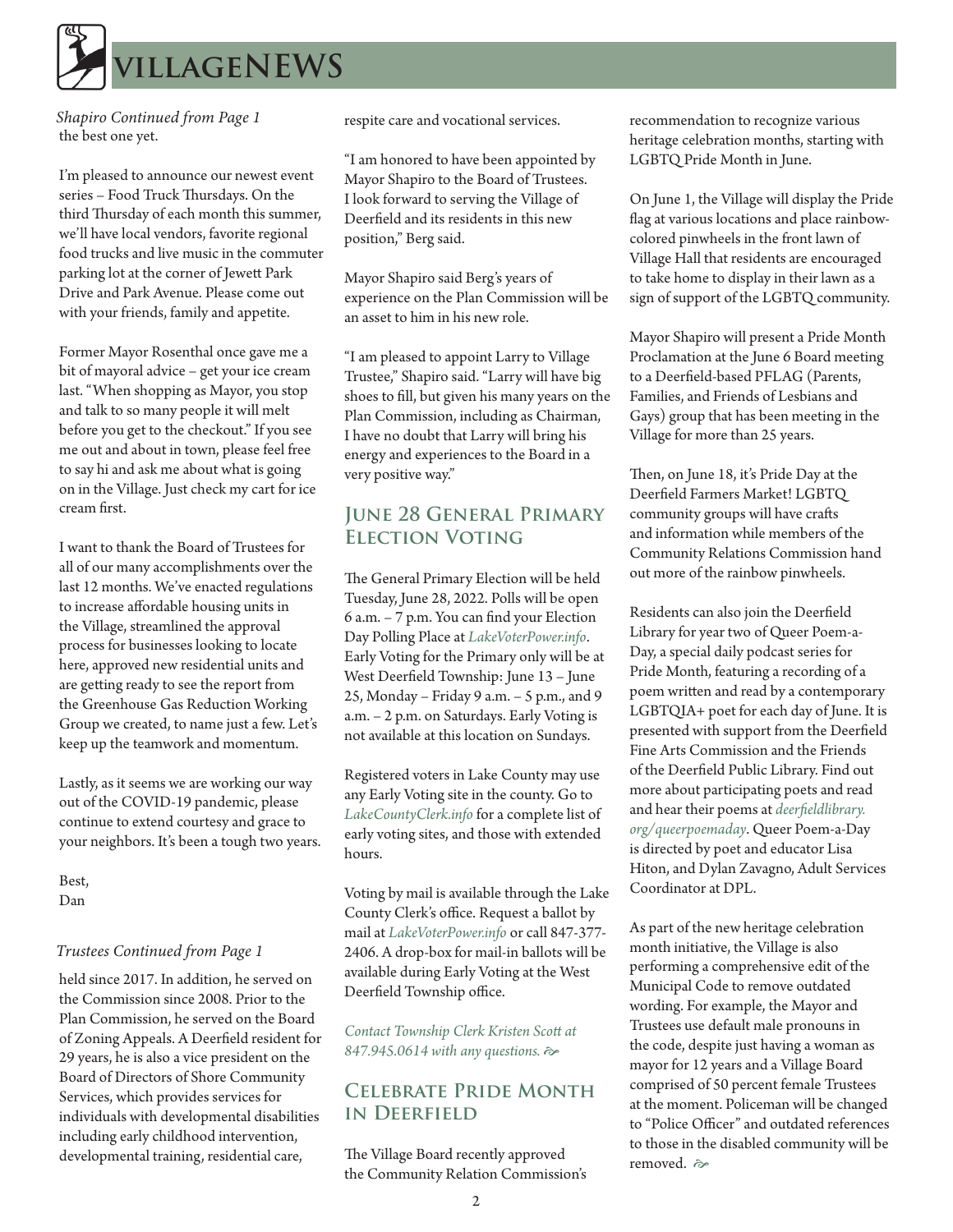# POLICEDEPARTMENT

# **Crime Prevention Tips for the Summer**

Tips for Homeowners :

- Keep doors in your home and cars closed and locked, including garage doors. An open door is an invitation.
- Be a good neighbor and alert police to any unusual activity in your neighborhood. Plan for vacation by having your mail and newspapers stopped or having a neighbor pick them up. Leave inside lights on timers to create the impression that your house is occupied. Be sure to set your alarm system. Have a lawn service or neighbor mow your lawn.
- Avoid home improvement scams and deception burglaries by taking a proactive approach. Be particularly alert to anyone in your neighborhood looking to perform home repairs and asking to gain entry into your home. Ask to see identification and let them know you are going to call and get verification from their company before allowing them inside. If they are legitimate, they won't mind the wait.

Tips for Drivers:

- Do not leave valuables or cash in your car. If you must leave items in the car, lock them in the trunk.
- Be alert for children playing in neighborhoods and residential areas.
- Drive safely and slowly around parks and playgrounds. More children are out playing during the summer.

Tips for Parents:

- Provide a list of phone numbers of neighbors, family and friends that your child can call in an emergency. Make sure your child knows how to dial 9-1- 1 and when it is appropriate to do so.
- Know the route your child will take to and from a given location. Remind your child never to take a shortcut or deviate from the agreed-upon route.
- Establish rules for using the internet. Children should have adult supervision

when online. Make sure your child knows to never give out personal information on the internet.

• Require your child to check in with a parent before leaving the house and when returning home. Teach your child that there is safety in numbers and that it is best to be with a group of friends when going places without an adult.  $\approx$ 

# **Curfew applies yearround, including holidays**

The curfew law is applicable to those 17 and under. It is in effect Sunday through Thursday from 11 p.m. to 6 a.m., and Friday and Saturday from midnight to 6 a.m.

Drivers under the age of 18 may not operate a motor vehicle between 10 p.m. and 6 a.m., Sunday through Thursday, and between 11 p.m. and 6 a.m., Friday and Saturday. During allowed driving times, the number of passengers is limited to one person under the age of 20, unless the additional passenger is a sibling, step-sibling, child or step-child of the driver.

Exemptions in the law allow new drivers to drive to and from employment or schoolsanctioned activities outside the restricted times. Underage drivers convicted of violating the driving curfew may have their driver's license suspended.

*For more information, contact Communications Director Mary Anne Glowacz at 847.945.8636 or mglowacz@ deerfield.il.us*  $\approx$ 

# **Bike Safety Tips**

There are so many great reasons to ride your bike: It offers fun, freedom and exercise, and it's good for the environment. We want kids and families to ride their bikes as much as possible.

Here are a few tips so that you'll be safe while you do so:

Wear a properly-fitted helmet.

Properly-fitted helmets can reduce the risk of head injuries by at least 45 percent – yet less than half of children 14 and under usually wear a bike helmet.

- Ride on the sidewalk when you can. If not, ride in the same direction as traffic as far on the right-hand side as possible.
- Use hand signals and follow the rules of the road. Be predictable by making sure you ride in a straight line and don't swerve between cars.
- Wear bright colors and use lights, especially when riding at night and in the morning. Reflectors on your clothes and bike will help you be seen.
- Ride with your children. Stick together until you are comfortable that your kids are ready to ride on their own.

# **Keep Your Dogs Cool This Summer**

Every year, dogs suffer and die when their guardians make the mistake of leaving them in a parked car – even for "just a minute" – while they run an errand.

Parked cars are deathtraps for dogs; on a 78-degree day, the temperature inside a parked car can soar to between 100 and 120 degrees in just minutes, and on a 90-degree day, the interior temperature can reach as high as 160 degrees in less than 10 minutes.

Animals can sustain brain damage or die from heatstroke in just 15 minutes. Beating the heat is challenging for dogs because they can only cool themselves by panting and by sweating through their paw pads.

If you see a dog left alone in a hot car, take down the car's color, model, make and license plate number and call 9-1-1. If possible, have someone keep an eye on the dog until help arrives.  $\Leftrightarrow$ 

# **Follow the Police Department on Social**

Follow us at:

- facebook.com/DeerfieldPD
- twitter.com/DeerfieldILPD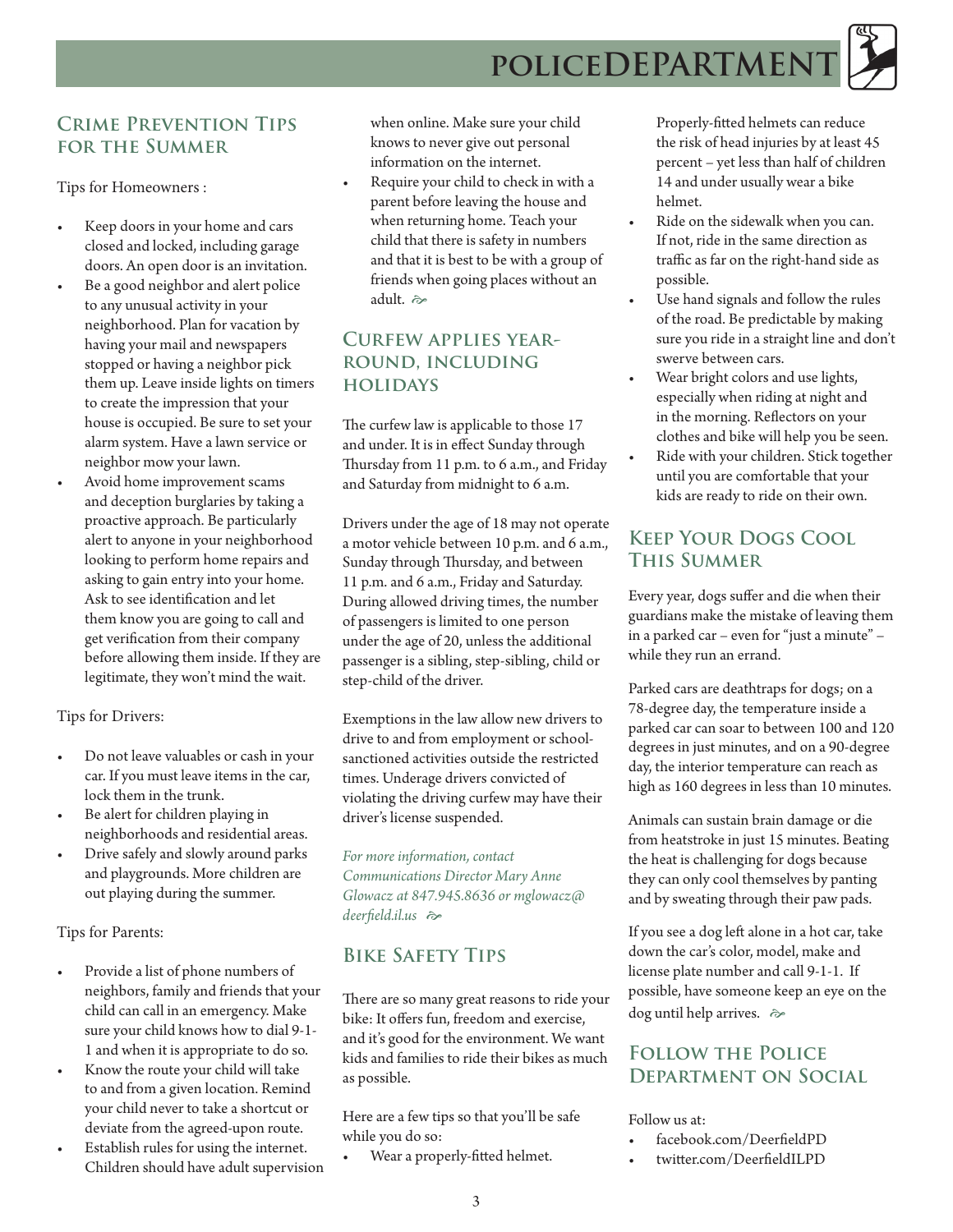# **publicWORKS**

# **2022 Street Rehabilitation project**

Bids for the Village of Deerfield's 2022 Street Rehabilitation Project were accepted in March and the project was awarded in the amount of \$3.27 million by the Village Board in April. Work started in early May and is expected to be complete by October.

The contract includes the reconstruction/ rehabilitation of 12 streets within the Village. The following roads are associated with this year's project:

- Byron Court from Hermitage Drive to north limits
- Charing Cross from Pine Street to Indian Hill Road
- Gordon Terrace from Willow Avenue to Pine Street
- Hermitage Drive from Whittier Avenue to Byron Court
- Kenmore Avenue from Hackberry Road to the south limits
- Kipling Place from Deerfield Road to Longfellow Avenue
- Longfellow Avenue from Waukegan Road to Byron Court
- Montgomery Road from Wilmot Road to the west limits
- Plum Tree Road from Pine Street to Gordon Terrace
- Price Lane from Osterman Avenue to the north limits
- Rosewood Avenue from Birchwood Avenue to Kenmore Avenue
- Whittier Avenue from Hermitage Drive to the east limits.

Updates on the project will be shared via the Village website. Residents can sign up to receive email and/or text message updates on the project at *www.deerfeld.il.us* under "Notify Me."

*For more information, contact the Engineering Department at 847.317.2490.*  $\approx$ 

# **Water Meter Head Replacement Program**

Starting in late April, residents started to receive letters from United Meters

Inc. (UMI) asking them to schedule an appointment to have their water meter head replaced. The meter head is the part of the meter that transmits your water usage via radio frequency to the Village for billing purposes.

The letters from UMI will be sent out over the next few months by neighborhood to maximize efficiency.

The Public Works Department began installing updated Orion radio frequency water meter heads in 2001 and many of the meter heads have now reached the end of their useful lifecycle.

Residents will schedule an appointment directly with UMI, who will dispatch licensed plumbers to complete the work. All UMI employees will wear a facemask and follow social distancing guidelines as part of the installation.

All UMI employees have been issued photo IDs by the Village that they will be able to display before entering your home.

Depending upon the location of your water meter, UMI may need to enter your home to complete the meter head replacement. Please ensure that UMI's licensed plumber has direct access to the meter before your appointment.

The meter head replacement should take 30 minutes or less and your water may need to be turned off during that time. Use your smart phone on the below QR code to watch a video explaining the process.



*For more information, please contact Justin Keenan, Assistant to the Village Manager, at*  847.719.7462 or jkeenan@deerfield.il.us  $\approx$ 

# **Lawn Sprinkling and Irrigation Regulations**

From May 15 through September 15, lawn sprinkling regulations are in place.

Even numbered addresses may water on even numbered dates from midnight to noon and/or from 6 p.m. to midnight. Odd numbered addresses may water on odd numbered dates from midnight to noon and/or from 6 p.m. to midnight. This applies only to lawn sprinkling.

As a reminder, all irrigation systems are required to have a backflow prevention device called a Reduced Pressure Zone Backflow Preventer (RPZ). This must be certified annually by a licensed Cross Connection Device Inspector. This testing and certification must be completed every year prior to the system going into service.

The Village has contracted with Backflow Solutions, Inc. (BSI) to administer the backflow prevention tracking program. The annual backflow assembly test report must be submitted electronically by your inspector via the BSI Online system at *www. BsiOnline.com*.

*For more information, contact the Public Works Department at 847.317.7245.*  $\approx$ 

# **Public Works Open House – Saturday, May 21**

Join the Village of Deerfield and Deerfield Park District from 10 a.m.-1 p.m. on Saturday, May 21, for a kid and adult friendly Open House at Deerfield's Public Works Facility, 465 Elm Street. Parking is available at the Patty Turner Center, 375 Elm Street.

This event is free for all ages and will feature:

- Tours & Exhibits
- Fun Giveaways
- Hands-On Activities
- Vehicles & Equipment
- Prizes
- Vendors & Education
- Public Works Merchandise

*For more information, contact the Public Works Department at 847.317.7245.*  $\approx$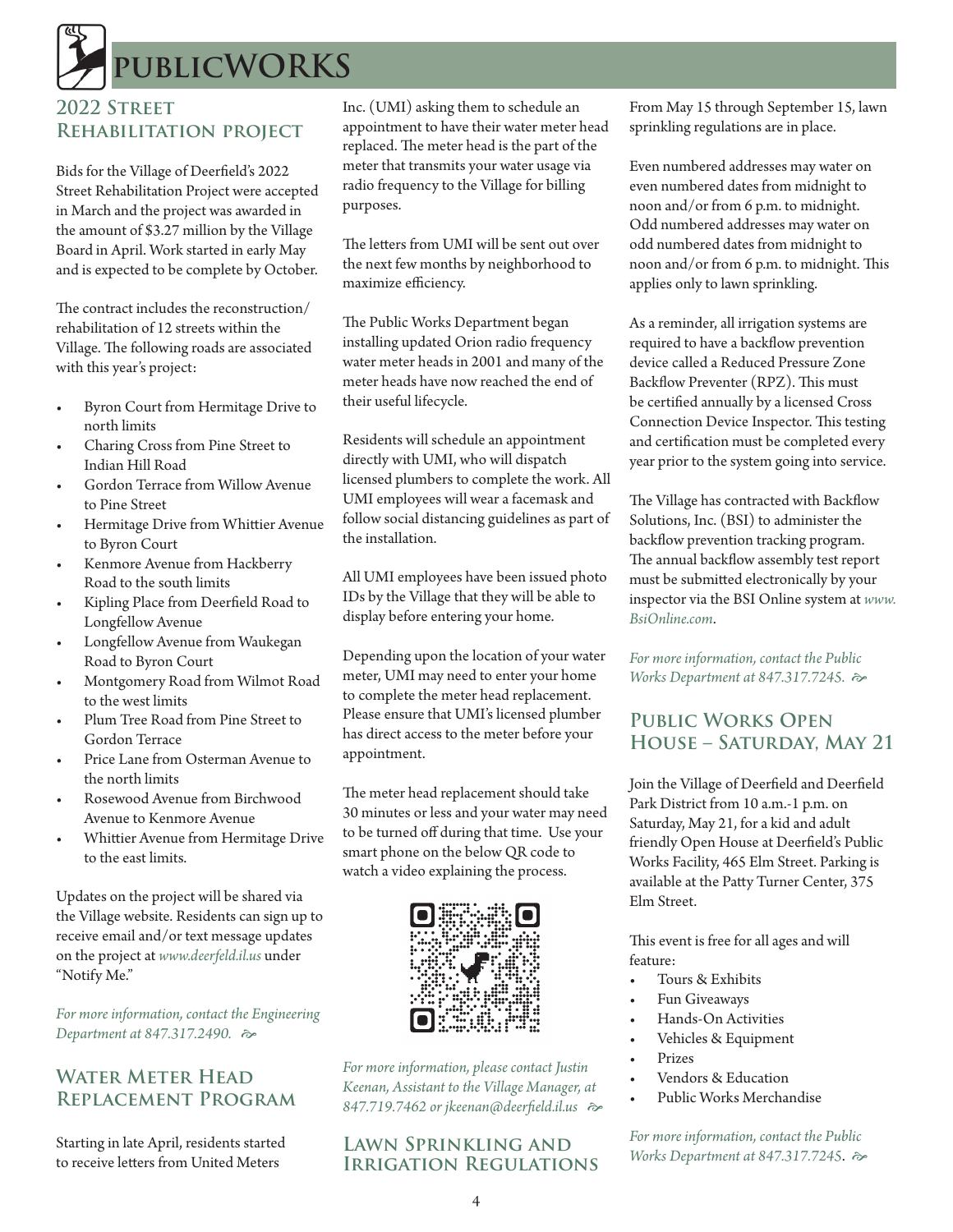The following is a synopsis of actions taken by the Village Board since the last issue of D-Tales. For complete sets of minutes for Village Board meetings or to watch meetings on demand, please visit the Village's website at *www.deerfield.il.us*.

**BOARDREPOR** 

#### **village board action**

Approved an Ordinance authorizing a Class A special use for a medical office located in the 740 Waukegan Road building in the Shops at Deerfield Square

Approved a Resolution authorizing purchase of one Ford F-150 all-electric pickup truck

Approved a Resolution authorizing award of contract for 2022 street light system upgrades

Approved an Ordinance amending the Walgreens Planned Unit Development to allow a building addition to the 100 Wilmot Road Build-

ing and necessary site changes at the Walgreens Corporate Campus

Approved an Ordinance approving the 2022 Zoning Map

Approved a Resolution approving the preliminary development plan for Heritage Woods at 1101 and 1121 Lake Cook Road

Approved a Resolution extending the final development plan for REVA Development in the Deerbrook Mall Planned Unit Development

Approved a Resolution extending the final development plan for 8 Parkway North

Approved a Resolution to award water meter head replacement contract

Approved a Resolution to purchase water meter equipment

Approved a Resolution to appoint special counsel regarding emergency water main connection

Approved a Resolution authorizing an intergovernmental agreement by and between the Village of Deerfield and the Lake County Board of Health to provide supplemental animal care and control services

Approved an Ordinance amending and revising the annual budget of the Village of Deerfield for the fiscal year beginning January 1, 2022, and ending December 31, 2022

Approved an Ordinance amending Chapter 21 Article 3 regarding Plants and Weeds Maintenance

Approved a Resolution to award contract for 2022 Street Rehabilitation Project

Approved a Resolution to award contract for 2022 native vegetation maintenance and restoration

Approved a Bio-Solids Removal Contract for 2022 Fiscal Year

Approved an Ordinance amending sections 2-156 and 2-158 of the Municipal Code to eliminate the Village Center Commission and change the composition of other special purpose boards and commissions

Approved an Ordinance to a special use to add six pickleball courts in Shepard Park at 440 Grove Place (Deerfield Park District) Approved an Ordinance Authorization an Amendment to a Commercial Planned Unit Development to redevelop the 728 Waukegan Road (Barnes and Noble) Space at the Shops at Deerfield Square

### **Proclamations and Honors**

Proclamation recognizing Arbor Day Proclamation recognizing Telecommunicator Week Proclamation recognizing Education and Sharing Day

**deerfield park district** *For more information or to register for Park District programs, call 847.945.0650, or visit www.deerfieldparks.org.*

Apply online NOW for Summer Jobs including Sports Camp Counselors, Swim Instructors, Parks Maintenance, Fitness Floor Attendant, Pool Cashiers and Food & Beverage Service at the Golf Course at *deerfieldparks.org/jobs*

Our Summer Program Guide is available online only. Visit *deerfieldparks.org* to view the online brochure full of classes and events.

Summer Concerts return to Floral Park on Sunday nights beginning June 19. Visit our calendar to check out the bands and our new special events including Woofstock at Jaycee Park in July! *deerfieldparks. org/events*

Pool passes are on sale now. Take advantage of our EARLY Bird rate through May 27.

Re-Use-A-Rama is returning to the Sachs Recreation Center on June 11 from 11 a.m. – 1 p.m. Visit *deerfieldparks.org/event*s for a full list of accepted items!

Remaining permanent tee times for the 2022 season at Deerfield Golf Club are available at *deerfieldgolf.org*

For more information or to register for Park District programs, call *847.945.0650*  or visit *deerfieldparks.org*

#### **deerfield public library**

All Library programs are free and open to the public. Program descriptions and advance registration at *deerfieldlibrary.org*, click on "Programs" at the top. Questions? Email *reference@deerfieldlibrary.org*

Coding for Game Design May 18, 4-5 p.m. Grades 6-12 Learn how to code using Unity. No coding experience required.

**COMMUNITYCALENDA** 

Waking Up Your Bike for Summer May 19, 6:30-7:30 p.m. We will cover basic bicycle maintenance and repairs.

All Ages BINGO! May 24, 6:30-7:30 p.m. Bring a blanket and join us at the Jewett Park Pavilion.

Encanto Sing-along June 7, 10 a.m., All Ages Watch and sing along to Encanto!

Crafternoon: Pride Edition June 17, 3:30-4:45 p.m., Students entering Grades 3-8 Celebrate Pride month featuring crafts



that celebrate LGBTQ+ identities.

PLACE Programs: Community for Everyone June 25, 6:30-7:30 p.m. PLACE welcomes adults with intellectual and developmental disabilities and their parents and caregivers. Join us for an evening of reading, conversation, and fun. To register contact Vicki Karlovsky, *vkarlovsky@deerfieldlibrary*.*org*

Transgender 101 June 28, 7-8 p.m. Learn about key concepts and terminology related to transgender identity, and gain tools for being a supportive ally. Program is family-friendly and suitable for all ages.

*For more information and a full listing of events, please visit www.deerfieldlibrary.org*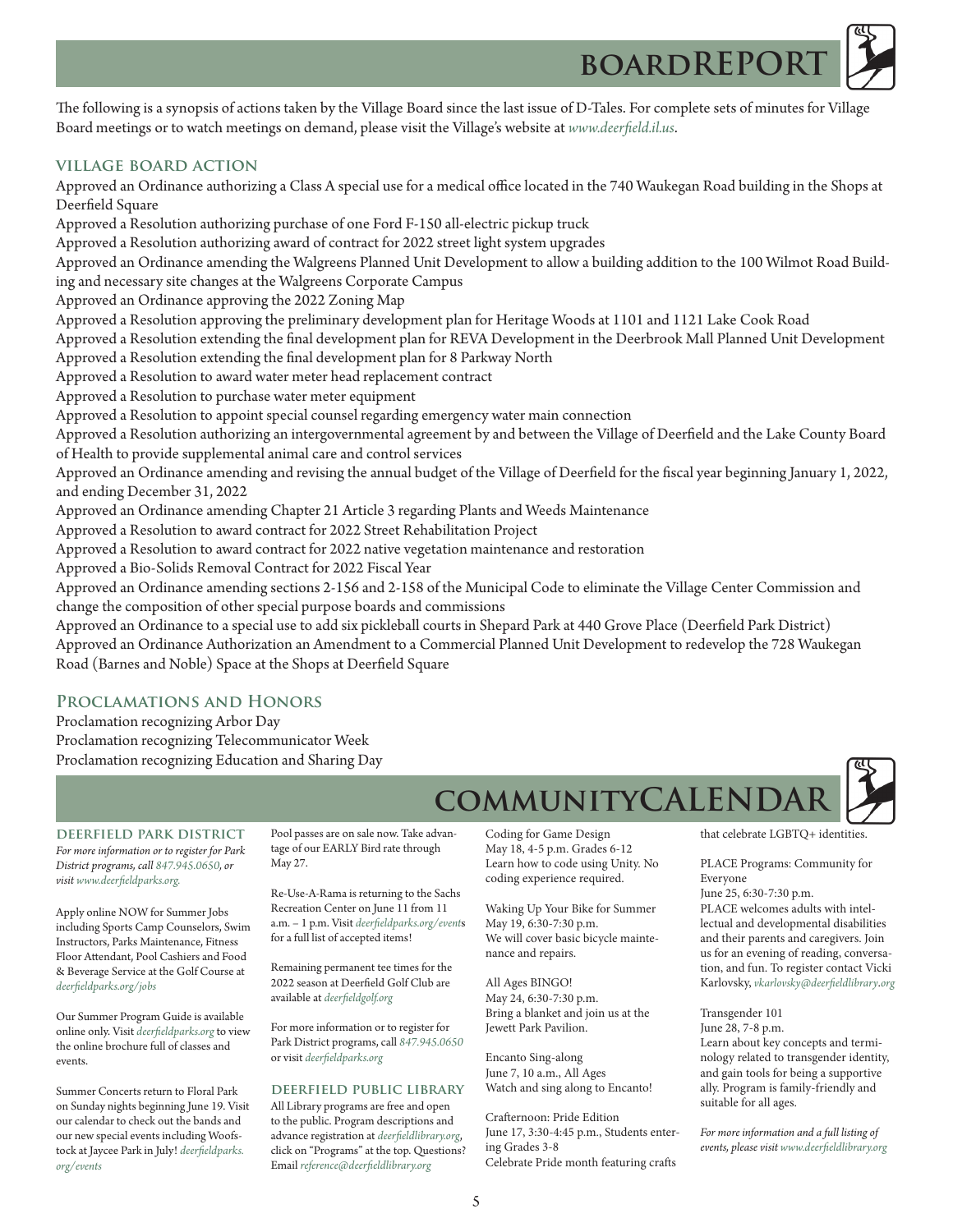

# **Farmers Market**

The Village and the Farmers Market Committee are looking forward to opening day of the 28th consecutive Deerfield Farmers Market season! Come join us at our new permanent location on Park Avenue between Jewett Park Drive and Hazel Avenue every Saturday morning, June 11 through October 15, from 7 a.m. to 12:30 p.m. With a bonus market date on the third Saturday in October, this is our longest market season to date. We have a lot of fun activities, entertainment and events planned to make this our best season yet!

Excitingly, the market will once again be focused on the promise of "food, friends and fun" with the return of many beloved market activities this season. This market promise will be delivered alongside our continued goal of presenting a market that is dedicated to providing fresh, locally grown and prepared food in a safe, open-air shopping experience.

This season, patrons will be able to enjoy many traditional market activities tailored to fit into our new market environment. Returning market activities will include live musical performances, kids' activities, civic group participation, and special events. Some of these activities were present at the market in a reduced capacity last season, but will be returning to a full schedule this season.

Our Farmers Market Committee is currently busy planning and setting this schedule. The 2022 Farmers Market Events Calendar will be available on the Village's website prior to the start of the season.

Please note that to ensure maximum safety, 2022 market rules will require:

- Social distancing measures to be in place
- A one-way market flow
- Vendors to be spaced out
- Availability of hand sanitization stations
- No bikes inside the market
- Dogs to be leashed on a 6-foot lead or less

The Village will continue to monitor existing guidelines from the CDC and make changes as necessary.

We are excited to celebrate this season with our dedicated market vendors and patrons and welcome any newcomers interested in joining us! We hope to see you at the market on Saturday mornings.

*For more information, visit deerfield.il.us/ Farmers-Market*  $\approx$ 

# **10 Tips to Reduce Mosquitoes**

The South Lake Mosquito Abatement District offers the following tips to defend yourself from mosquitoes and the West Nile Virus.

Every week:

- Tip free-standing containers such as flowerpots, watering cans and buckets.
- Change the water and clean bird baths.
- Empty water that collects in folds of tarps
- Position corrugated drain pipes to ensure drainage or dump out water.

As necessary:

- Clean leaves and debris from gutters.
- Store or recycle old tires.
- Clear debris to allow water to flow freely from drainage ditches and culverts.
- Filter or aerate ornamental ponds using a circulation pump, or stock it with fish.
- Drain or fill-in areas of your yard that remain wet for more than a week.
- Check windows and screens for holes.

*For more information, visit www.slmad.org*   $\approx$ 

# **TeenConnect**

Deerfield's TeenConnect program aims to connect teens who are able to do outside yard work, including lawn mowing, with Deerfield residents who need the service.

The TeenConnect list will provide contact information for Deerfield teens including

the name and phone number of the teen, days of availability, type of work they are willing to do and their expected rate of pay.

*For more information or to sign up, visit www. deerfield.il.us or call the Village Manager's Office at 847.719.7400.*   $\approx$ 

# **Village Vehicle Sticker Registration Beginning Mid-May**

Applications for 2022 vehicle stickers will be mailed in mid-May. Stickers must be displayed on all vehicles registered or garaged in Deerfield by July 1.

Stickers for passenger vehicles cost \$30 if purchased by June 30. After June 30, a 50 percent late penalty is assessed. If you do not receive your application, you still need to have your stickers by July 1.

Additional applications are available online or at Village Hall.

The Village offers an online payment system for vehicle stickers. Visit *www.deerfield.il.us* and click the "Pay Online" button on the website's homepage. There is no additional charge for online payment.

Additional vehicle sticker purchasing options include in-person at Village Hall, returning the renewal application by mail, or using the payment drop box located in the median just south of Village Hall on Jewett Park Drive.

This year's vehicle sticker design features a "shop local" theme. The Village partnered with the DBR Chamber of Commerce to create this design in consideration of the economic impact that the pandemic has had on local businesses over the past two years.

Remember, the deadline to display a new 2022 sticker is July 1.

*For more information, contact the Finance Department at 847.945.5000 or visit www. deerfield.il.us*  $\approx$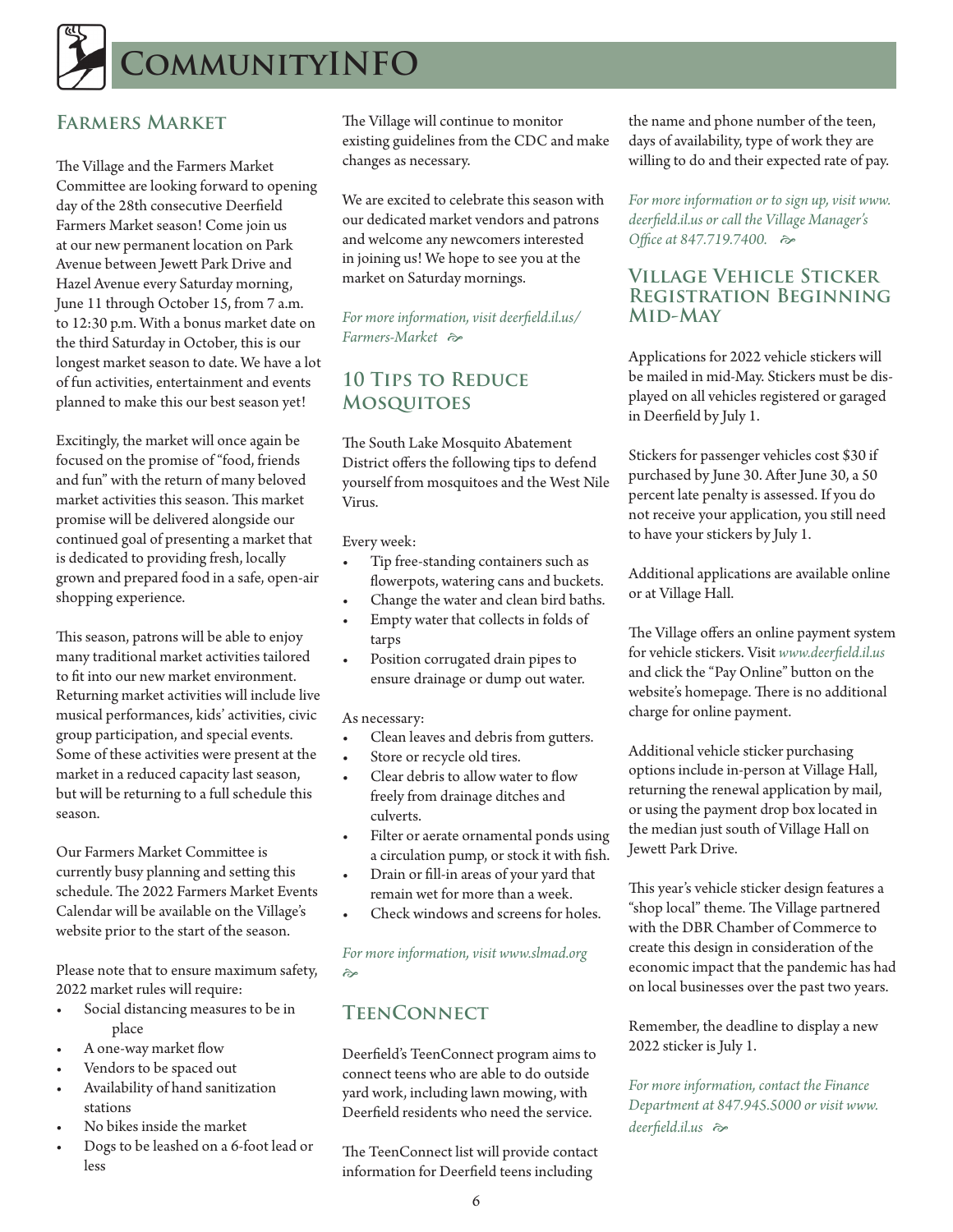**cOMMUNITYINF** 



# **Deerfield Flood Information**

Special Flood Hazard Areas (100-year floodplain) in the Village of Deerfield are located near the Middle Fork and West Fork of the North Branch of the Chicago River. The eastern portion of Deerfield is in the Middle Fork watershed, while the western part of town is in the West Fork watershed. For a detailed map visit the Village of Deerfield website *www.deerfield.il.us* under maps and information.

Information on whether your property is in the 100-year floodplain can be obtained by visiting the Engineering Department and having a staff member help you.

Contact the Engineering Department at *847.317.2490* for further assistance.

# **Flood Safety**

The following common-sense guidelines can help protect you from the dangers of flooding:

- Do not drive through a flooded area. More people drown in cars than anywhere else. Do not drive around barriers.
- Do not walk through flowing water. Currents can be deceptive. Six inches of water can knock you off your feet.

# **Flood Recommendations**

- Stay away from power lines and electrical wires. If your house is about to be flooded, turn off the power at the service box. Electrical current can travel through water. Electrocution is the second leading cause of death during floods.
- Be alert for gas leaks. Turn off the gas to your house before it floods. If you smell gas, report it to a Village official or your gas company. Do not use candles, lanterns or open flames if you smell gas or are unsure whether your gas has been shut off.
- Keep children away from the flood waters, ditches, culverts and storm drains. Flood waters can carry items that have dislodged themselves.
- Clean everything that has been wet.

Flood water will be contaminated with sewage and other chemicals that pose severe health threats.

- Look out for animals, especially snakes. Small animals flooded out of their homes may seek shelter in yours.
- Do not use gas engines, such as generators, or charcoal fires indoors during power outages. Carbon monoxide exhaust can pose serious health hazards.

More detailed information regarding floodrelated issues in Deerfield is available from:

- *FEMA.gov*
- Village of Deerfield Engineering Department: *847.317.2490* 465 Elm Street Deerfield, IL 60015
- Deerfield Public Library: *847.945.3311* 920 Waukegan Road Deerfield, IL 60015

# **DEERFIELD AREA HISTORICAL SOCIETY**

The Deerfield Historic Village will be open for tours Sundays 2 p.m. to 4 p.m., June thru September.

The site, located at the southwest corner of Kipling & Deerfield Roads, includes the Caspar Ott log cabin (the oldest house in Lake County), the little red school house, the carriage house, and the Luther and Sack homes - take a step back in time!

# **FALL FESTIVAL**

Join us Sunday Sept. 11, 2022 , noon to 4 p.m. at the Deerfield Historic Village. Enjoy an afternoon with fun for the whole family - activities, exhibits, crafts, tours of historic buildings - step into Deefield's past.

The Historical Society is looking for local adult traditional crafters, who would like to join the DAHS Fall Fest. Show off your talent - knitting, weaving, hooking, woodworking, etc. Demonstrate your craft (if possible) and sell your wares. If interested, email *deerfieldhistory@gmail.com* for an application.

# **VOLUNTEERS WELCOME**

The Deerfield Area Historical Society survives because of its volunteers. Please consider joining us. If you have an interest in volunteering for events, helping with the website, corporate fundraising, gardening, giving tours, etc., please email us at: *deerfiel*dhistory@gmail.com

## **Deerfield Rotary Club Celebrates 90 Years**

The Deerfield Rotary Club celebrated their 90th Anniversary on Wednesday, May 4, at the Marriott Suites Deerfield.

The object of Rotary is to encourage and foster the ideal of service. The Deerfield Rotary Club has supported and spearheaded many community initiatives including Deerfield's first paramedic ambulance, Family Days 5K Race, and defibrillators in Deerfield schools.

Deerfield Rotary members have donated over \$300,000 to the Rotary Foundation for World Polio Eradication and shelter boxes for disaster areas around the world.

*The Deerfield Rotary Club meets every Thursday at Italian Kitchen, 648 Deerfield Road at noon.*  $\approx$ 

# **Food Truck Thursdays**

Join us this summer for Food Truck Thursdays at the Deerfield Road commuter parking lot (former Farmers Market lot) one Thursday per month.

The Village will host food trucks and local vendors from 4:30 to 8 p.m. on June 23, July 21 and August 18. Live music and kids' activities will run from 5 p.m. to 7 p.m.

The food vendors and entertainment will rotate month to month, so be sure to come back and check it out.

*For more information, contact Assistant to the Village Manager Justin Keenan at 847.719.7462 or jkeenan@deerfield.il.us.*